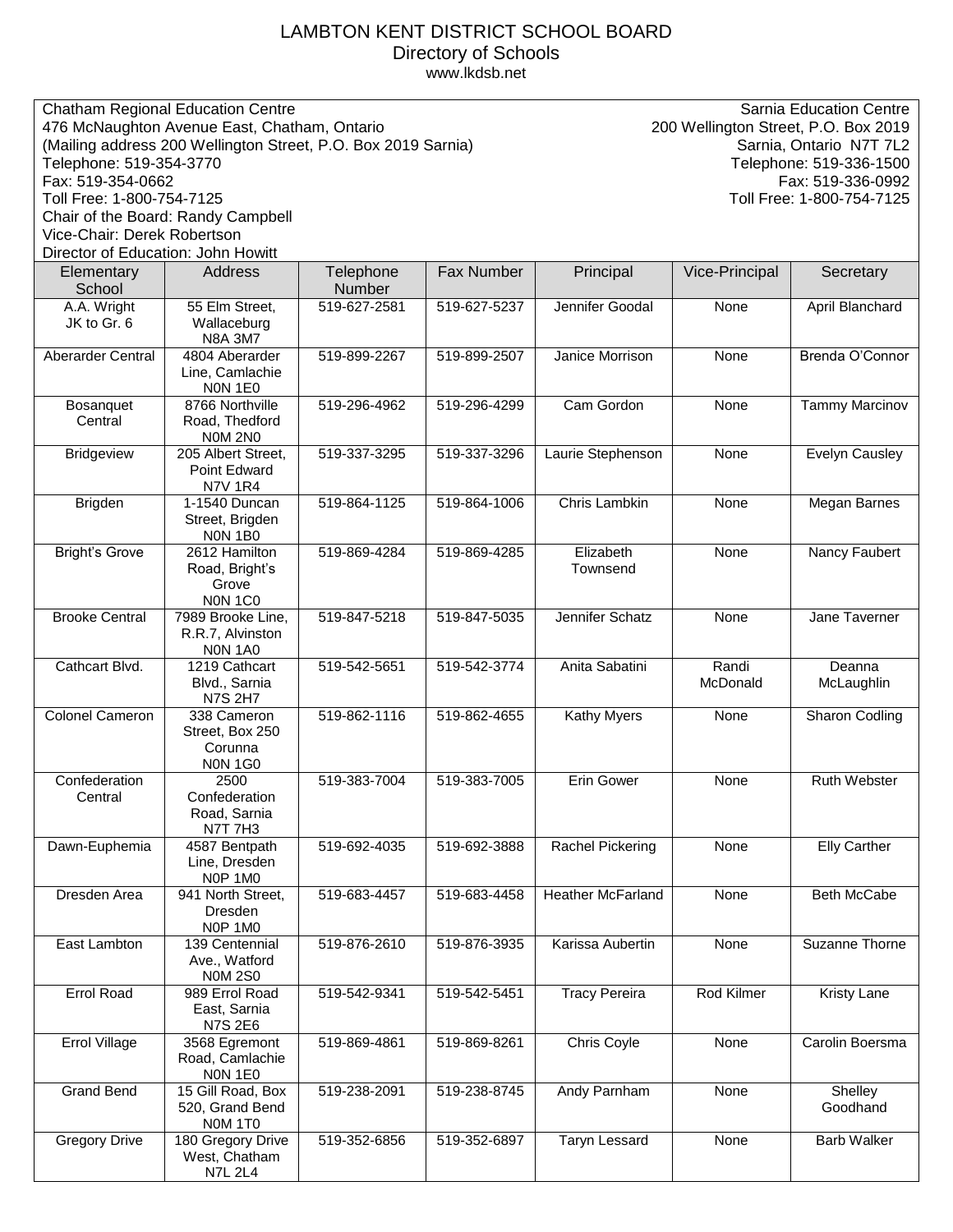| H.W. Burgess<br>JK to Gr. 6               | 140 Lawrence<br>Ave., Wallaceburg                                                       | 519-627-3822 | 519-627-7725 | Karyn Byatt-<br>Millington | None                        | Cathy Aubie                 |
|-------------------------------------------|-----------------------------------------------------------------------------------------|--------------|--------------|----------------------------|-----------------------------|-----------------------------|
| Hanna Memorial                            | <b>N8A 2B3</b><br>369 Maria Street,<br>Sarnia                                           | 519-344-7631 | 519-344-3714 | Adam Miller                | None                        | Wendy Weston                |
| Harwich-Raleigh                           | <b>N7T 4T7</b><br>231 Chatham St.<br>S., Box 1060,<br><b>Blenheim</b><br><b>NOP 1A0</b> | 519-676-5481 | 519-676-5482 | Ann Balkwill               | None                        | Claudette<br>Gutteridge     |
| <b>High Park</b>                          | 757 Kember Ave.,<br>Sarnia<br><b>N7S 2T3</b>                                            | 519-332-0474 | 519-332-8643 | <b>Emily Dixon</b>         | <b>Tracy Ronsick</b>        | Michele Hosfeld             |
| <b>Hillcrest</b><br>(French<br>Immersion) | 433 First Ave.,<br>Box 119, Petrolia<br><b>NON 1R0</b>                                  | 519-882-2260 | 519-882-2858 | Andrew<br>Newcombe         | None                        | <b>Tina Blakey</b>          |
| <b>Indian Creek</b><br>Road               | 511 Indian Creek<br>Rd. W., Chatham<br><b>N7M 0P5</b>                                   | 519-352-3137 | 519-352-3139 | Darlene Penney             | Rebecca Shea                | Jennifer Quirion<br>(Temp)  |
| King George VI,<br>Chatham                | 227 Delaware<br>Ave., Chatham<br><b>N7L 2W5</b>                                         | 519-354-2440 | 519-354-0888 | Mike Elson                 | Denise Ladd                 | Dana Goodall                |
| King George VI,<br>Sarnia                 | 585 O'Dell Ave.,<br>Sarnia<br><b>N7V 4H7</b>                                            | 519-344-2942 | 519-344-4426 | Adam Carswell              | None                        | <b>Heather Colman</b>       |
| <b>Kinnwood Central</b>                   | 63 MacDonald St.,<br>Box 4590, Forest<br><b>NON 1J0</b>                                 | 519-786-5351 | 519-786-3316 | <b>Todd Hayward</b>        | None                        | Lori McLeish                |
| Lakeroad                                  | 955 Lakeshore<br>Rd., Sarnia<br>N7V 2V3                                                 | 519-542-5771 | 519-542-6393 | Lisa MacDonald             | None                        | Christine<br><b>Bramham</b> |
| Lambton<br>Centennial                     | 3823 Oil Heritage<br>Rd., Petrolia<br>NON 1R0                                           | 519-882-0138 | 519-882-2102 | Ann Johnston               | None                        | Cindy Broumpton             |
| Lansdowne                                 | 95 Lansdowne<br>Ave., Sarnia<br><b>N7S 1G7</b>                                          | 519-336-2111 | 519-336-2306 | Joy McLean                 | <b>Nick Nienhuis</b>        | Julie Walsh                 |
| London Road                               | 240 London Road,<br>Sarnia<br><b>N7T 4V8</b>                                            | 519-344-5741 | 519-344-3597 | <b>Chris Mitchell</b>      | None                        | Colleen Lapier              |
| McNaughton Ave.                           | 480 McNaughton<br>Ave. E., Chatham<br><b>N7L 2G9</b>                                    | 519-352-8252 | 519-352-8242 | Erin Van De Wiele          | Stacey Rowsome/<br>Tien Ngo | Deb Aarssen                 |
| Merlin Area                               | 21184 Erie St. N.,<br>Box 160, Merlin<br>NOP 1W0                                        | 519-689-4812 | 519-689-4792 | Harmony Queen<br>Munroe    | None                        | Carolyn Oliphant            |
| Mooretown-<br>Courtright                  | 104 Moore Line,<br>Mooretown<br>NON 1MO                                                 | 519-867-2836 | 519-867-2661 | Leona Hamlin               | None                        | Amy Reinders                |
| Naahii Ridge<br>JK to Gr. 6               | 20473 Victoria<br>Rd., R.R. 3,<br>Ridgetown<br><b>N0P 2C0</b>                           | 519-674-3173 | 519-674-3347 | Paul Beasley               | None                        | Andrea West                 |
| P.E. McGibbon                             | 217 Russell St.,<br>Sarnia<br><b>N7T 3L6</b>                                            | 519-344-4371 | 519-344-5077 | Eryn Smit                  | Melissa Holmes              | Kate Brown                  |
| Plympton<br>Wyoming                       | 606 Thames<br>St., Box 339,<br>Wyoming<br>NON 1TO                                       | 519-845-3241 | 519-845-0031 | Adam Townsend              | None                        | Mary Wood                   |
| Queen Elizabeth<br>II Chatham             | 79 Eugenie St.,<br>Chatham<br>N7M 3Y9                                                   | 519-354-2560 | 519-354-2570 | <b>Josh Alward</b>         | <b>Ashely Druer</b>         | Kim Smith                   |
| Queen Elizabeth<br>II Petrolia            | 4079 Maple St.,<br>Box 1112, Petrolia<br>NON 1R0                                        | 519-882-2123 | 519-882-2595 | Kevin Chambers             | None                        | Dianne Strydonck            |
| Queen Elizabeth<br>II Sarnia              | 60 Aberdeen Ave.,<br>Sarnia<br><b>N7S 2N8</b>                                           | 519-344-0801 | 519-332-4057 | Carole<br>Wettergreen      | Jennifer Gilpin             | Cathy Brinksman             |
| <b>Ridgetown District</b><br>Gr. 7 and 8  | 9 Harold St. N.,<br>Box 970,<br>Ridgetown                                               | 519-674-5449 | 519-674-5171 | <b>Bernadette Bruette</b>  | Zack Halwachs               | Jennifer Weedon             |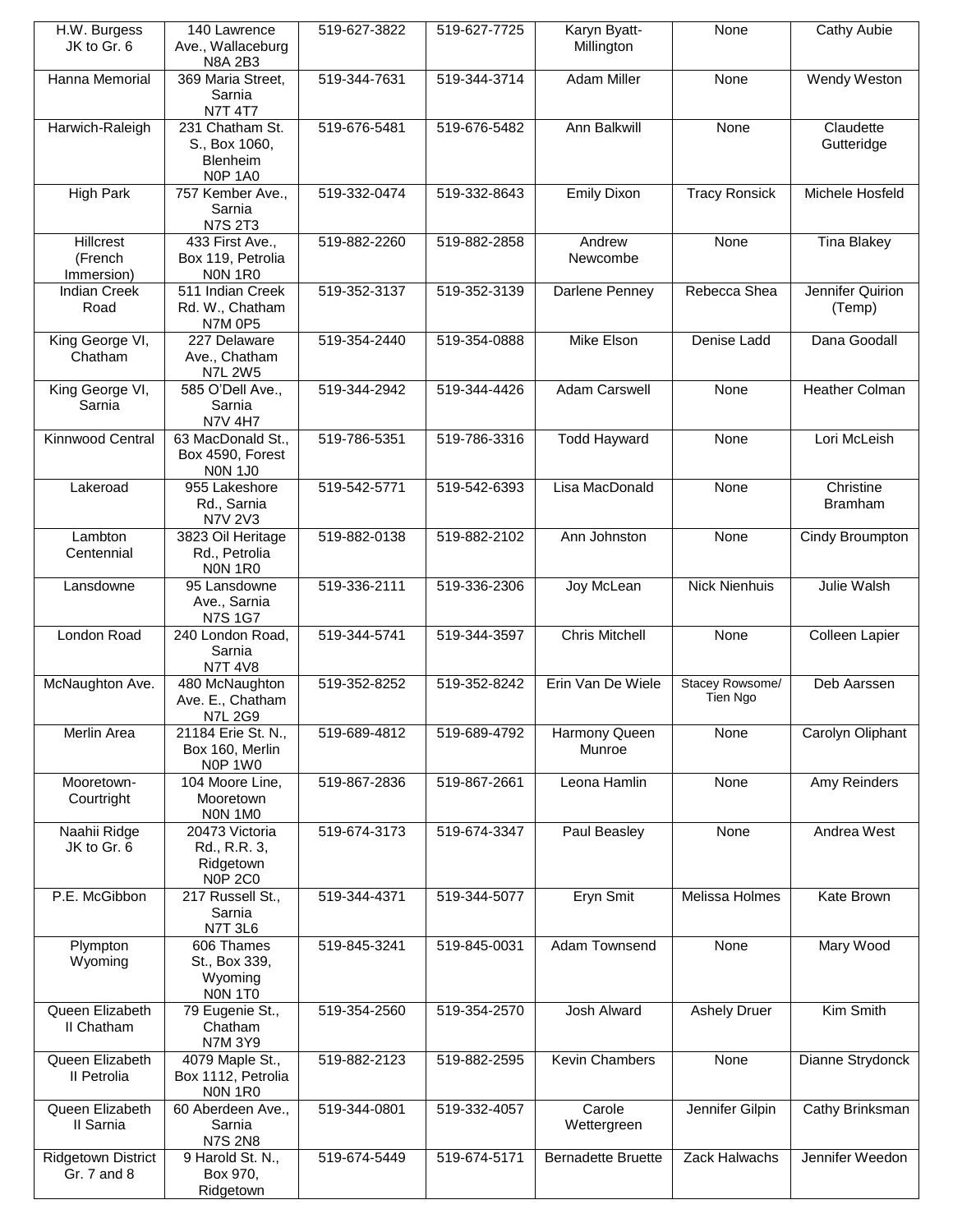|                                                                     | <b>N0P 2C0</b>                                                    |                     |              |                          |                                                     |                         |
|---------------------------------------------------------------------|-------------------------------------------------------------------|---------------------|--------------|--------------------------|-----------------------------------------------------|-------------------------|
| <b>Riverview Central</b>                                            | 3926 St. Clair<br>Pkwy. Port<br>Lambton<br><b>N0P 2B0</b>         | 519-892-3981        | 519-892-3691 | Ryan Myers               | None                                                | Kelley<br>Beauchamp     |
| Rosedale                                                            | 1018 Indian Rd.<br>N., Sarnia<br><b>N7V 4C5</b>                   | 519-542-4552        | 519-542-1106 | <b>Caley Evans</b>       | Mary-Lou Falla                                      | Jenny Abbott            |
| Sir John Moore                                                      | 274 St. Clair Blvd.,<br>Corunna<br><b>NON 1G0</b>                 | 519-862-1089        | 519-862-5006 | Carrielyn Smith          | Sally Parkinson                                     | Nancy Harrison          |
| Tecumseh                                                            | 287 McNaughton<br>Ave. W., Chatham<br><b>N7L 1R8</b>              | 519-354-2480        | 519-354-2482 | Tracey<br>VanDenBossche  | <b>Kristin Murray</b>                               | <b>Yvette Caron</b>     |
| <b>Thamesville Area</b>                                             | 30 Mary St., Box<br>550, Thamesville<br><b>N0P 2K0</b>            | 519-692-3908        | 519-692-3909 | Danielle<br>Maryschak    | None                                                | Lori Veldboom           |
| <b>Tilbury Area</b>                                                 | 5 Mable St., Box<br>489, Tilbury<br>NOP <sub>2L0</sub>            | 519-682-2260        | 519-682-2971 | Krzysztof Rakuc          |                                                     | Deb Blair               |
| Victor Lauriston                                                    | 44 Alexandra<br>Ave., Chatham<br>N7M 1Y1                          | 519-352-4530        | 519-352-4842 | <b>Heather VanderPol</b> | Janna<br>Vlasschaert                                | <b>Trish Norton</b>     |
| Wallaceburg<br><b>District</b><br>Gr. 7 and 8                       | 920 Elgin St.,<br>Wallaceburg<br><b>N8A 3E1</b>                   | 519-627-5151        | 519-627-3833 | <b>Melissa Mallette</b>  | Mike Adam                                           | Renee Taylor            |
| W.J. Baird                                                          | 182 King St., Box<br>70, Blenheim<br>NOP <sub>1A0</sub>           | 519-676-5407        | 519-676-5408 | Lucy Rizzetto            | None                                                | Melanie<br>McTavish     |
| <b>Wheatley Area</b>                                                | 226 Erie St. N.,<br>Box 910,<br>Wheatley<br><b>N0P 2P0</b>        | 519-825-4621        | 519-825-4622 | Scott Bacik              | None                                                | Jennifer Dresser        |
| <b>Winston Churchill</b>                                            | 30 Crystal Dr,<br>Chatham<br><b>N7M 3C7</b>                       | 519-352-8680        | 519-352-8633 | Sandi Cook               | None                                                | Cindy Jansseune         |
| Zone Twp.                                                           | 730 Main St. N.,<br>Box 280, Bothwell<br><b>NOP 1C0</b>           | 519-695-2739        | 519-695-2260 | Colleen Anderson         | None                                                | Leslie Stevens          |
| Secondary<br>School                                                 | <b>Address</b>                                                    | Telephone<br>Number | Fax Number   | Principal                | Vice-Principal                                      | Secretary               |
| Alexander<br>Mackenzie                                              | 1257 Michigan<br>Ave., Sarnia<br><b>N7S 3Y3</b>                   | 519-542-5505        | 519-542-5294 | Derek Stenton            | Martin<br>Passmore                                  | <b>Laura Thiffeault</b> |
| <b>Blenheim District</b><br>High                                    | 163 Chatham St.,<br>Box 990,<br><b>Blenheim</b><br><b>N0P 1A0</b> | 519-676-5485        | 519-676-4919 | <b>Elsa Natvik</b>       | None                                                | Amanda Gray             |
| Chatham-Kent                                                        | 285 McNaughton<br>Ave. E., Chatham<br><b>N7L 2G7</b>              | 519-352-2870        | 519-352-2908 | Ben Lawton               | Cal Denure and<br>Denise Helmer-<br>Johnston        | Kim Jeffrey             |
| <b>Great Lakes</b>                                                  | 340 Murphy Rd.,<br>Sarnia<br><b>N7X 2X1</b>                       | 519-336-6131        | 519-336-0220 | <b>Jim Stewart</b>       | Marie Anger<br>and Jeremy<br>Gower                  | Nancy Harrett           |
| John McGregor                                                       | 300 Cecile Ave.,<br>Chatham<br><b>N7M 2C6</b>                     | 519-354-1740        | 519-354-2947 | Don Zondag               | Jayson<br>Campeau and<br>Shea-Lynn<br>VanderGriendt | <b>Kim Daugherty</b>    |
| <b>Lambton Central</b><br>Collegiate and<br>Vocational<br>Institute | 4141 Dufferin<br>Ave., Box 250,<br>Petrolia<br>NON 1R0            | 519-882-1910        | 519-882-1860 | <b>Greg Nemcek</b>       | Scott Watson                                        | Michelle Beattie        |
| Lambton-Kent<br>Composite School                                    | 231 St. George St.<br>N., Dresden<br><b>N0P 1M0</b>               | 519-683-4475        | 519-683-2699 | Jim Keane                | Nicole<br>Beuckelare                                | <b>Tracey Childs</b>    |
| North Lambton                                                       | 15 - 17 George<br>St., Forest<br><b>NON 1J0</b>                   | 519-786-2166        | 519-786-5250 | Rhonda Leystra           | Marc Coates                                         | Nancy Van Daele         |
| Northern<br>Collegiate                                              | 940 Michigan<br>Ave., Sarnia<br><b>N7S 2B1</b>                    | 519-542-5545        | 519-542-0571 | Sue Ferguson             | Lisa Fox and<br>Nathan Jeffrey                      | Diana laccino           |